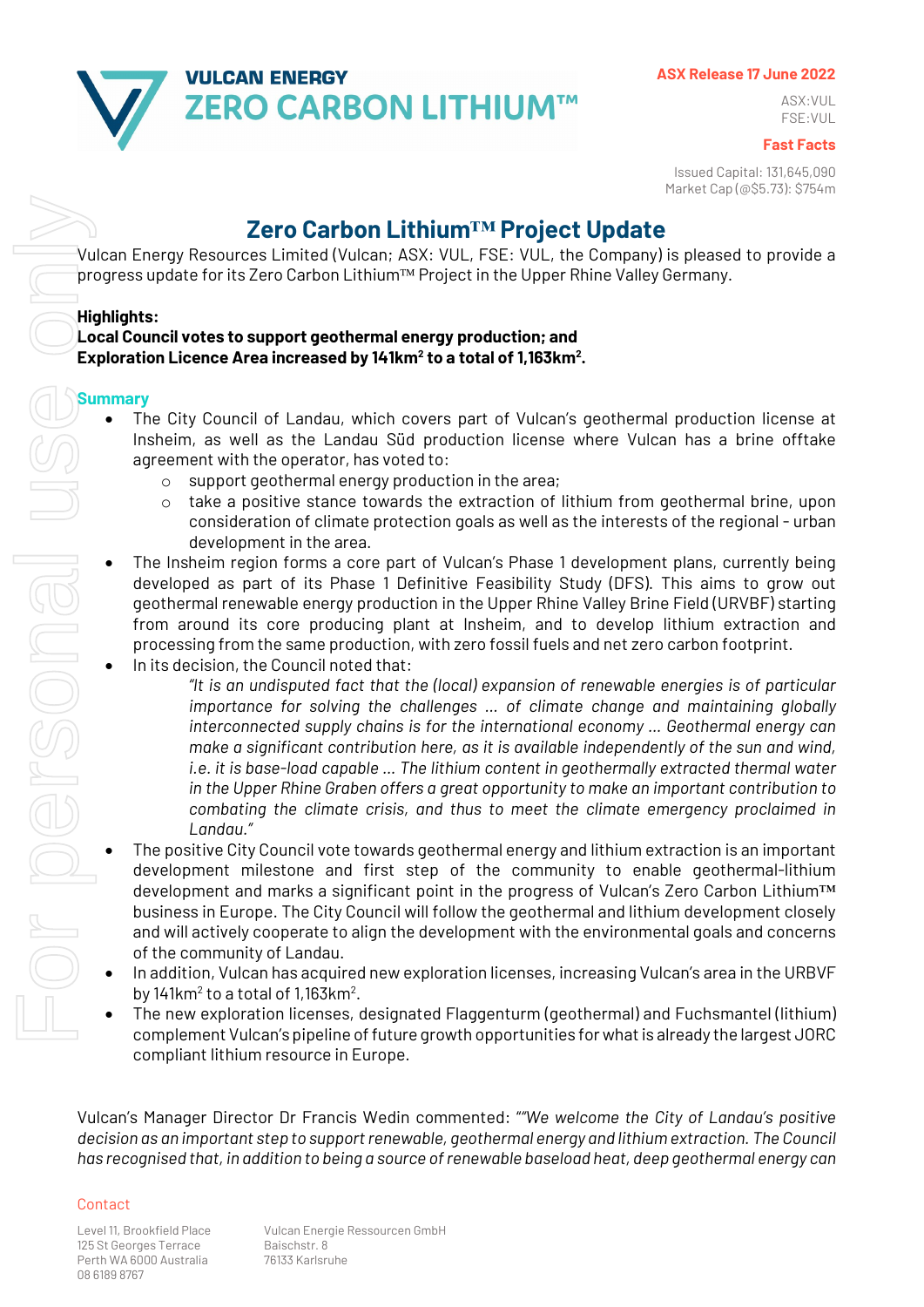

*also be used to extract lithium for electric vehicle battery production with a zero-carbon, zero fossil fuel footprint of production. This marks an important step forward along the journey of the development of our dual geothermal energy and Zero Carbon Lithium™ business, which is widely recognised as vital not just to energy and critical raw materials supply security in Europe, but also to meeting Germany's climate goals. In addition, we note that we have further expanded our license footprint in the Upper Rhine Valley Brine Field, which adds to our growing pipeline of projects expanding out from our producing core of the field. In the coming weeks, we hope to provide further updates on our DFS, Pilot and Demo Plant, URBVF resource modelling, and closer strategic integration within the battery and electric vehicle supply chain."*



*Figure 1: Upper Rhine Valley Brine Field (URBVF), showing license areas and key operations areas making*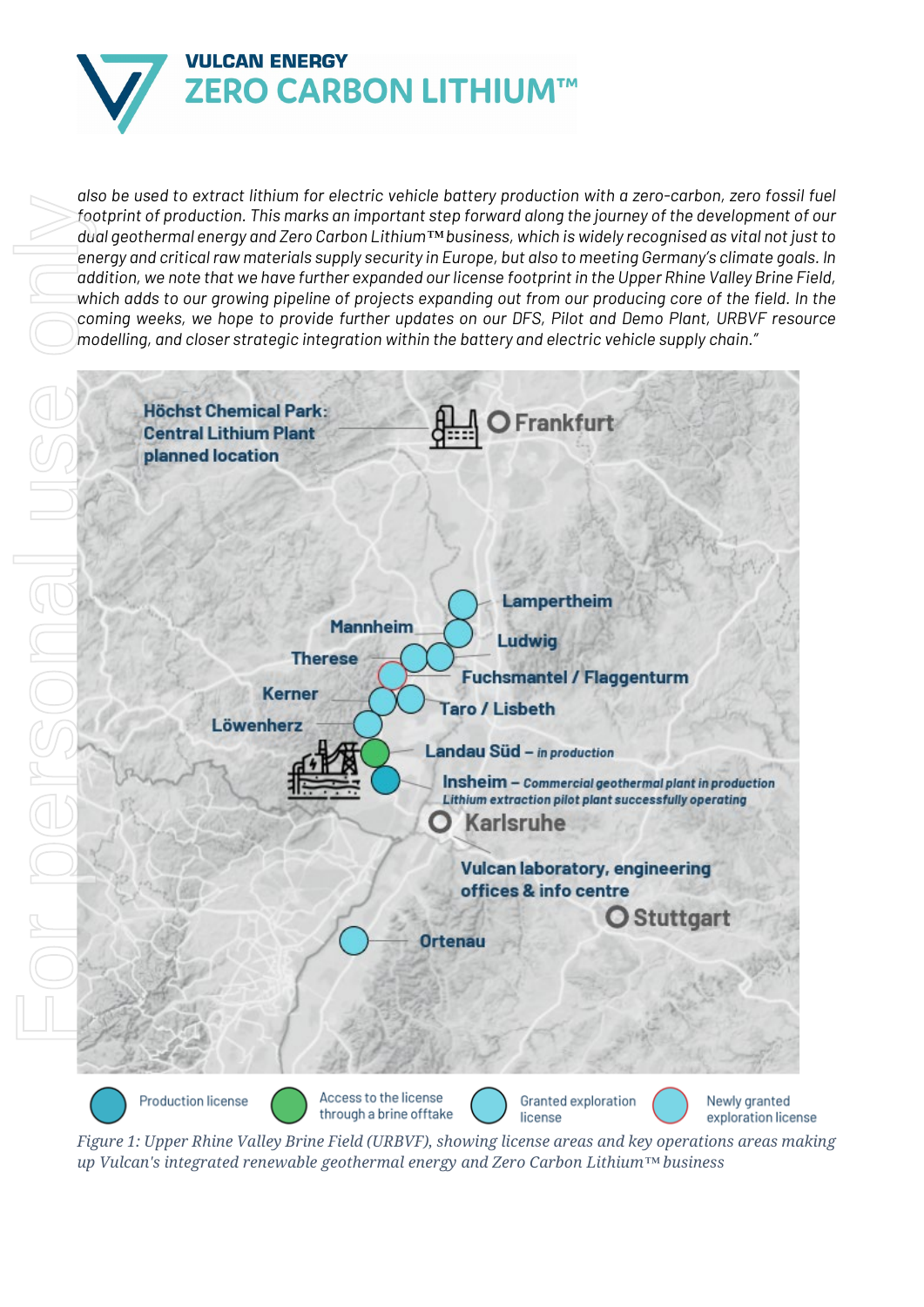

*Table 1: License areas making up Vulcan's integrated renewable geothermal energy and Zero Carbon* 

| <b>Name</b>                 | <b>State</b>                                      | <b>Area</b><br>(ha) | <b>Area</b><br>(km <sup>2</sup> ) | <b>Type</b>            | <b>Expiry date</b><br>(MM/YYYY) | <b>Ownership</b><br>at End of<br>Quarter       | <b>Change in</b><br><b>Ownership</b> |
|-----------------------------|---------------------------------------------------|---------------------|-----------------------------------|------------------------|---------------------------------|------------------------------------------------|--------------------------------------|
|                             | Upper Rhine Valley Geothermal-Lithium Brine Field |                     |                                   |                        |                                 |                                                |                                      |
| Insheim                     | Rheinland-<br>Pfalz                               | 1,900               | 19                                | Production<br>license  | 11/2037                         | 100%                                           | N/A                                  |
| Ortenau                     | Baden-<br>Württemberg                             | 37,360              | 373.6                             | Exploration<br>License | 06/2023                         | 100%                                           | N/A                                  |
| Mannheim                    | Baden-<br>Württemberg                             | 14,427              | 144.27                            | Exploration<br>License | 06/2024                         | 100%                                           | N/A                                  |
| Lampertheim                 | Hessen                                            | 10,803              | 108.03                            | Exploration<br>License | 07/2024                         | 100%                                           | N/A                                  |
| Taro/Lisbeth                | Baden-<br>Württemberg                             | 3,268               | 32.68                             | Exploration<br>License | 08/2022                         | 100%                                           | N/A                                  |
| Ludwig                      | Rheinland-<br>Pfalz                               | 9,641               | 96.41                             | Exploration<br>License | 12/2024                         | 100%                                           | N/A                                  |
| Therese                     | Rheinland-<br>Pfalz                               | 8,109               | 81.09                             | Exploration<br>License | 12/2024                         | 100%                                           | N/A                                  |
| Kerner                      | Rheinland-<br>Pfalz                               | 7,226               | 72.26                             | Exploration<br>License | 12/2024                         | 100%                                           | N/A                                  |
| Löwenherz                   | Rheinland-<br>Pfalz                               | 7,543               | 75.43                             | Exploration<br>License | 12/2024                         | 100%                                           | N/A                                  |
| Landau Süd                  | Rheinland-<br>Pfalz                               | 1,949               | 19.49                             | Production<br>license  | N/A                             | Brine offtake agreement with<br>owner/operator |                                      |
| Flaggenturm/<br>Fuchsmantel | Rheinland-<br>Pfalz                               | 14,114              | 141.14                            | Exploration<br>License | 12/2022                         | 100%                                           | 100%                                 |
| <b>Cesano Field</b>         |                                                   |                     |                                   |                        |                                 |                                                |                                      |
| Cesano                      | Italy                                             | 1,150               | 11.5                              | Research Permit        | 01/2025                         | 100%                                           | N/A                                  |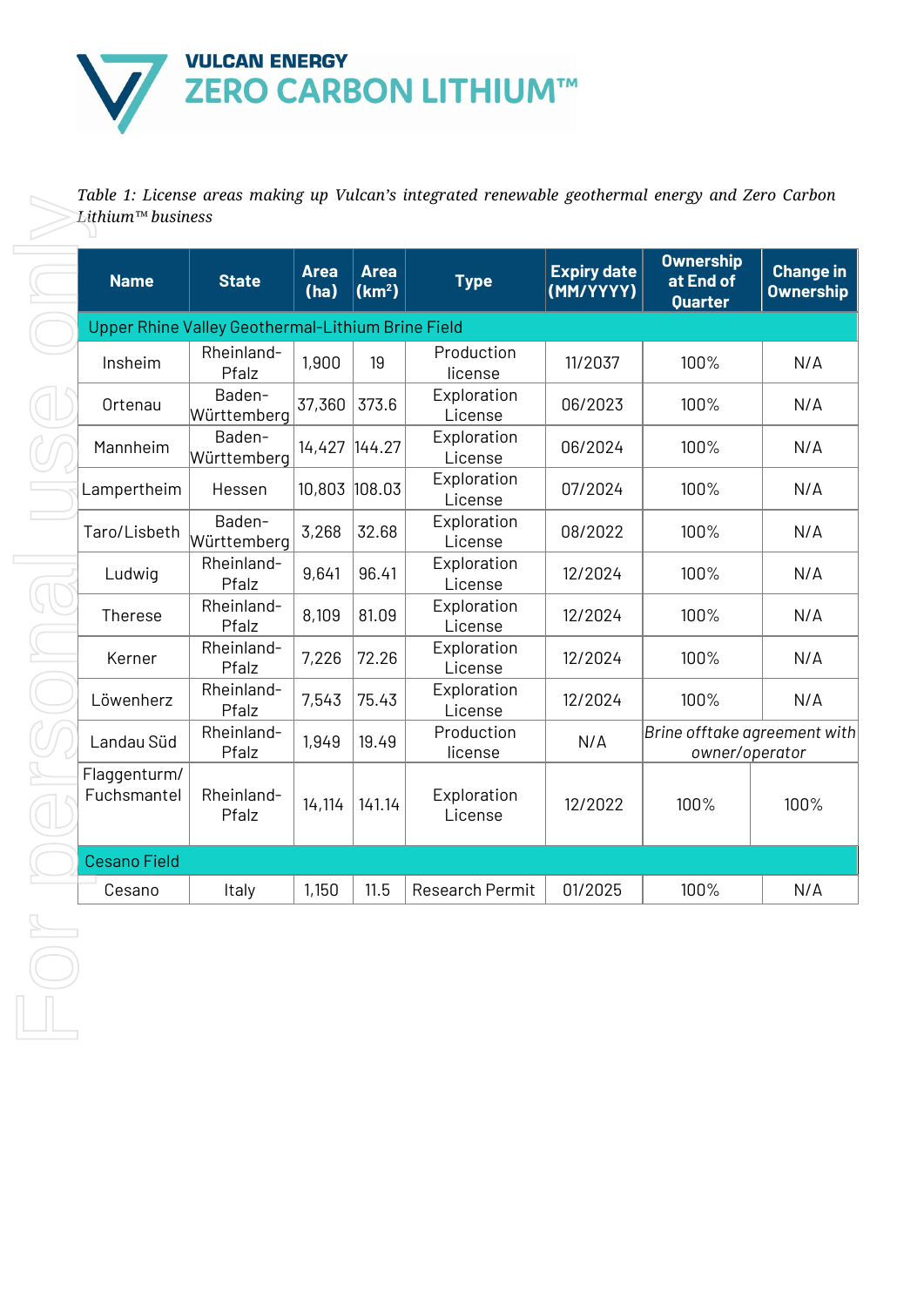

### **About Vulcan**

Vulcan is aiming to become the world's first lithium producer with net zero greenhouse gas emissions. Its Zero Carbon Lithium™ Project intends to produce a battery-quality lithium hydroxide chemical product from its combined geothermal energy and lithium resource, which is Europe's largest lithium resource, in Germany. Vulcan's unique, Zero Carbon Lithium™ Project aims to produce both renewable geothermal energy, and lithium hydroxide, from the same deep brine source. In doing so, Vulcan intends to address lithium's EU market requirements by reducing the high carbon and water footprint of production, and total reliance on imports. Vulcan aims to supply the lithium-ion battery and electric vehicle market in Europe, which is the fastest growing in the world. The Vulcan Zero Carbon Lithium™ Project has a resource which could satisfy Europe's needs for the electric vehicle transition, from a

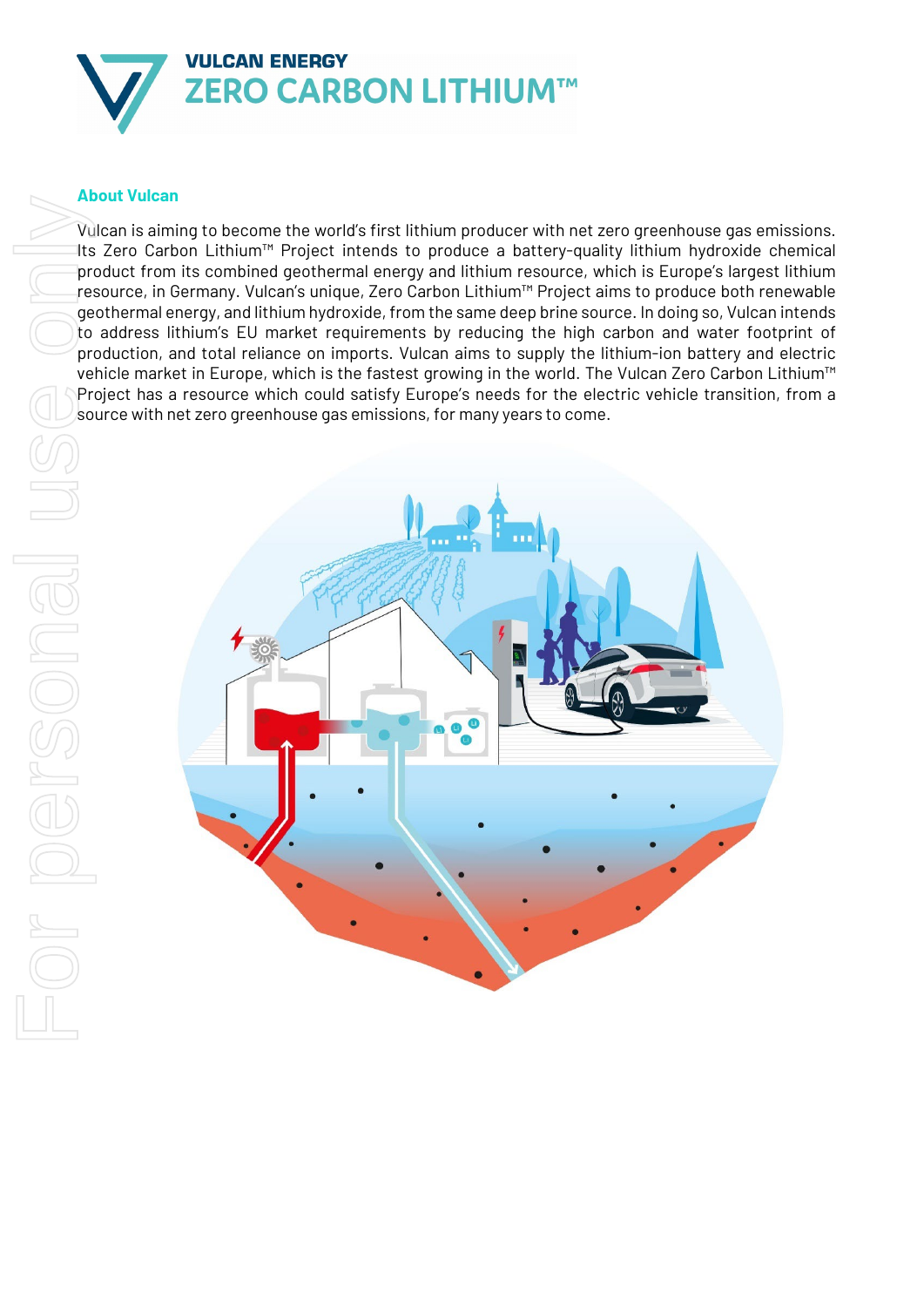

#### **Corporate Directory**

| <b>Corporate Directory</b>                                                                                                                  |                                                                                                                                                                   |                 |
|---------------------------------------------------------------------------------------------------------------------------------------------|-------------------------------------------------------------------------------------------------------------------------------------------------------------------|-----------------|
| Managing Director                                                                                                                           | Dr Francis Wedin                                                                                                                                                  |                 |
| Chairman                                                                                                                                    | Gavin Rezos                                                                                                                                                       |                 |
| Non-Executive Director                                                                                                                      | Ranya Alkadamani                                                                                                                                                  |                 |
| Non-Executive Director                                                                                                                      | Annie Liu                                                                                                                                                         |                 |
| Non-Executive Director                                                                                                                      | Dr Heidi Grön                                                                                                                                                     |                 |
| Non-Executive Director                                                                                                                      | Josephine Bush                                                                                                                                                    |                 |
| Non-Executive Director                                                                                                                      | Dr Günter Hilken                                                                                                                                                  |                 |
| Non-Executive Director                                                                                                                      | Mark Skelton                                                                                                                                                      |                 |
| Executive Director, Germany Dr Horst Kreuter                                                                                                |                                                                                                                                                                   |                 |
| <b>Company Secretary</b>                                                                                                                    | Daniel Tydde                                                                                                                                                      |                 |
| For and on behalf of the Board<br>Daniel Tydde   Company Secretary<br><b>Media and Investor Relations contact</b><br>Germany:<br>Australia: | Beate Holzwarth, Chief Communications Officer   bholzwarth@v-er.eu   + 49 (0<br>Jessica Bukowski, PR & IR Manager  <u>jbukowski@v-er.eu</u>   +61 (0) 420 528 355 |                 |
|                                                                                                                                             |                                                                                                                                                                   |                 |
| <b>Reporting calendar</b>                                                                                                                   |                                                                                                                                                                   |                 |
| June Quarterly Activities and Cashflow Reports                                                                                              |                                                                                                                                                                   | 28 July 2022    |
| <b>FY22 Results</b>                                                                                                                         |                                                                                                                                                                   | 22 September 20 |
| September Quarterly Activities and Cashflow Reports                                                                                         |                                                                                                                                                                   | 27 October 2022 |

### **For and on behalf of the Board**

## **Media and Investor Relations contact**

Germany: Beate Holzwarth, Chief Communications Officer | [bholzwarth@v-er.eu](mailto:bholzwarth@v-er.eu) | + 49(0) 171 440 7844

#### **Reporting calendar**

| June Quarterly Activities and Cashflow Reports      | 28 July 2022      |
|-----------------------------------------------------|-------------------|
| FY22 Results                                        | 22 September 2022 |
| September Quarterly Activities and Cashflow Reports | 27 October 2022   |